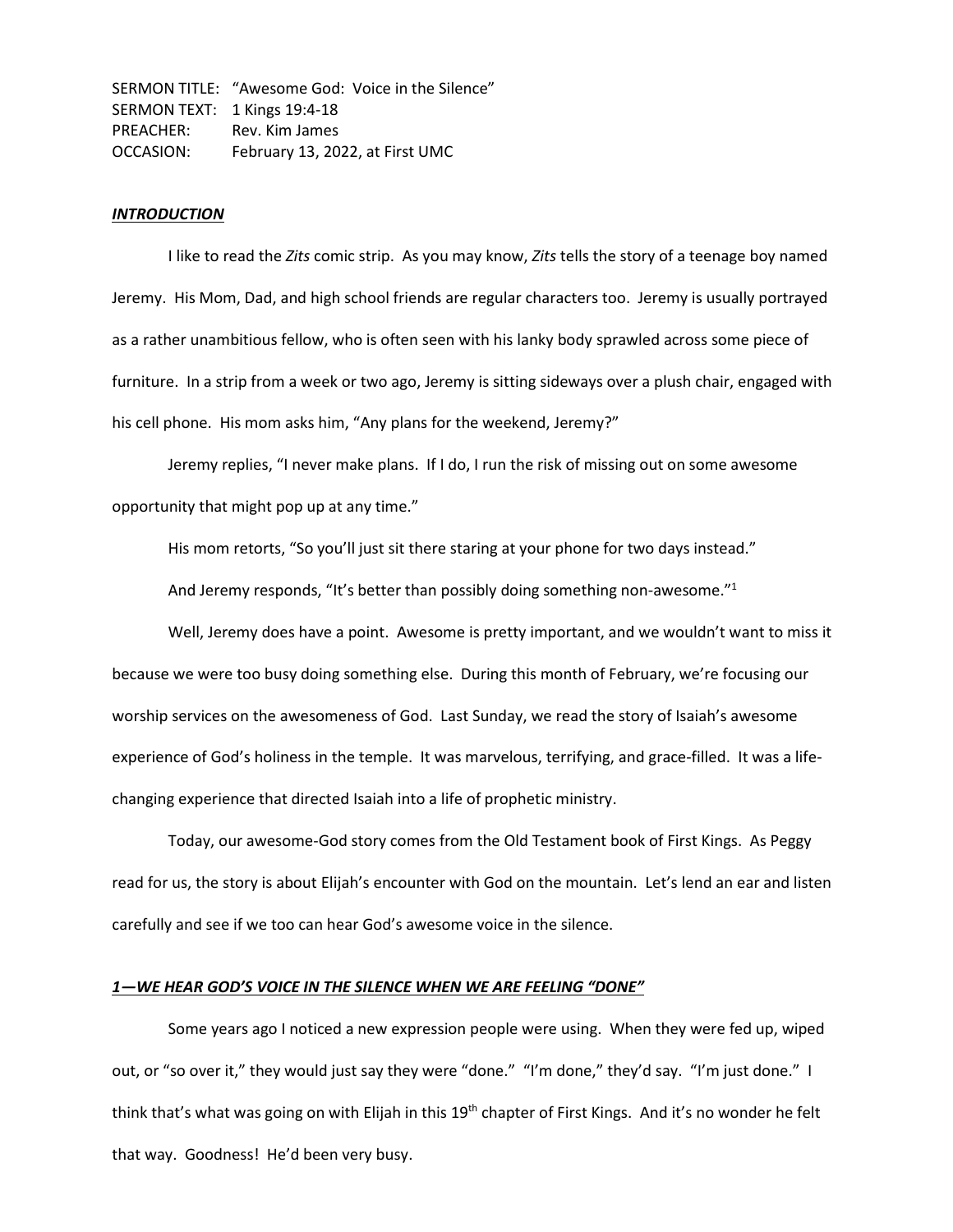First Kings, chapter 17, tells us that Elijah predicted a drought. Elijah told Israel's King Ahab that only by God's word would this drought come to an end. The drought did come, causing famine and sickness. But King Ahab trusted in the prophets of the false god Baal instead of the true God of Elijah. So Elijah had to show Ahab the power of God. In chapter 18, Elijah had a big contest with the prophets of Baal to see who could get their god to send fire from heaven. The prophets of Baal failed, but Elijah succeeded. After Elijah prayed to God, the lightning fire came down, and soon after, the sky "grew black with clouds . . . and there was a heavy rain" (v. 45).

We might expect that, after such a successful display of God's power, Elijah would have been quite happy and energized. But it seems that these events took a huge toll on the prophet. There was major conflict between the worshipers of God and the worshipers of Baal, and they **all** took that conflict to horribly violent extremes. And so, Elijah ran for his life to the wilderness. He was truly "done." In spite of his success, he was exhausted, burned out, and depressed. He was saying, "Enough already!" Even though he had been the victor in the contest, Elijah felt like he was no better than his ancestors before him who had failed to accomplish God's purposes. Maybe because he could see that there was so much yet to do, Elijah was worn out and discouraged to the point that he was ready to die. In chapter 19, verse 4, Elijah says to God, "It is enough; now, O Lord, take away my life."

Elijah felt horrible. He was in a wretched, dark place. He was "done." And, yet, that's exactly when and where God came to Elijah in an awesome way. God gave Elijah the gift of sleep. God sent an angel to provide food and water. The angel encouraged and prompted Elijah to get up and eat and to move on from that place.

Do you hear this important message? Our awesome God is able to come to us in the darkest places of depression, illness, discouragement, and trauma. Our awesome God cares for us and provides for us when we are exhausted and in need of deep rest and restoration. Our awesome God encourages us when the situation seems too difficult, and we aren't up to the task.

I've been taking Spanish classes on Friday afternoons. My teacher lives in Cuernavaca, Mexico, and we do the class over Zoom. This past Friday, Mario told me how he came to be a Spanish teacher.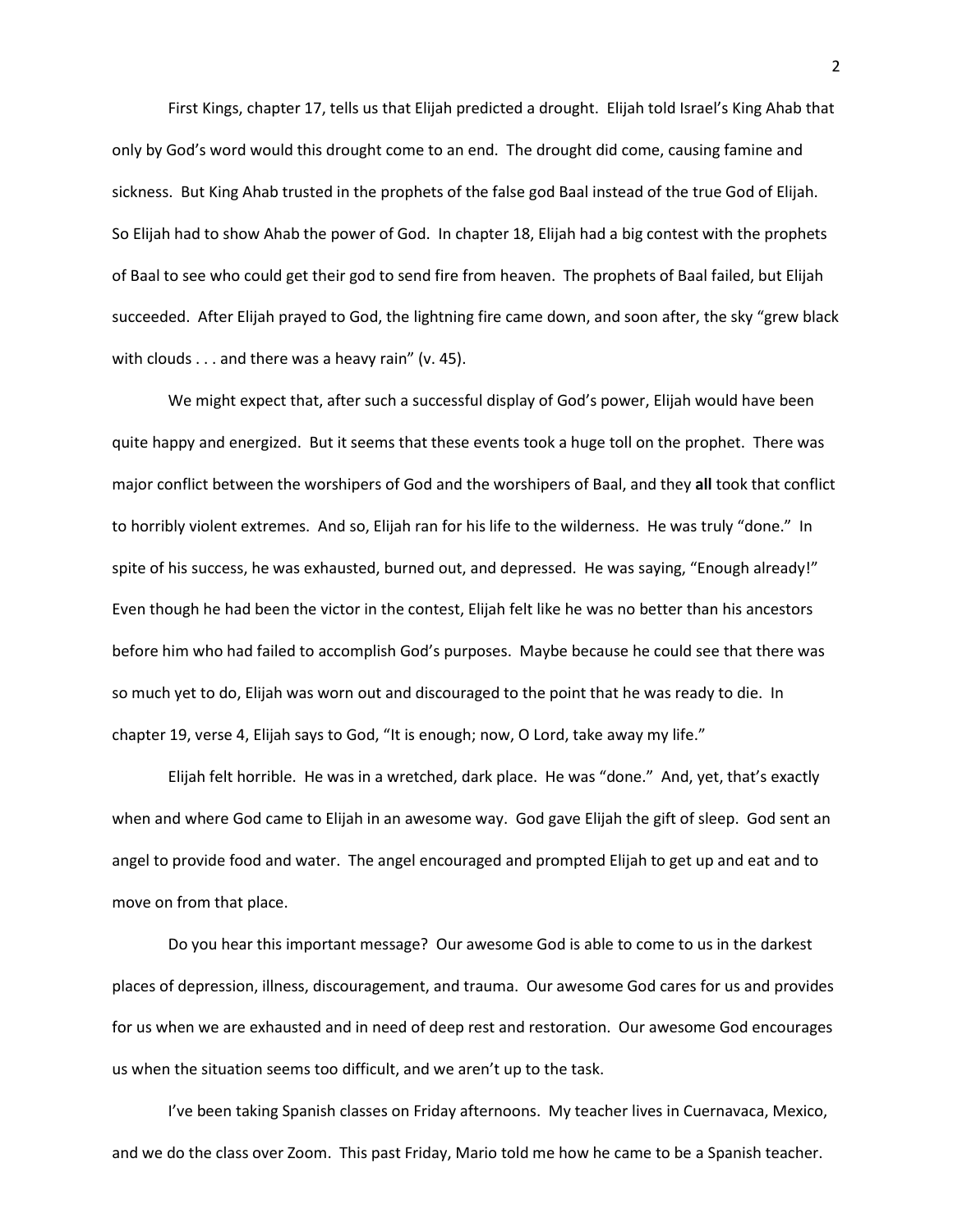He said that his family was poor, and their life was very difficult and complicated. He finished high school, but he didn't have any money to go to college. So he worked at a variety of low-paying jobs to try to earn whatever he could. Survival was hard, and Mario didn't see any bright future ahead. One of the jobs he happened to get was working in a school cafeteria. While Mario was washing dishes and serving food, he noticed that the school catered to foreign students who came to Mexico to learn Spanish. He thought that was interesting. It opened up ideas for him. And then, one of the teachers at that school noticed Mario's curiosity. She helped him get a scholarship to the university.

The scholarship only paid for half of his tuition, however, so Mario still had to work lots of daytime hours while he attended evening classes. That was exhausting and hard, but the teacher who helped Mario get the scholarship kept pushing him. When Mario often doubted his abilities and was ready to give up, she kept telling him to get up and keep going, that he could do it. With her constant encouragement, Mario was able to graduate and become a teacher. Mario gives thanks to God for that opportunity that came to him and dramatically changed his life for the better. In the silence of those dark and difficult places, in which we feel so "done," we can hear the angelic voice of our awesome God.

#### *2—WE HEAR GOD'S VOICE IN THE SILENCE AFTER THERE'S BEEN A LOT OF NOISE AROUND US*

God's awesome voice in the silence may be more noticeable when there's been a lot of noise around us. In verses 11 and following, Elijah heard a great wind, so strong that it was breaking rocks and splitting the mountain. After the wind, there was an earthquake. (Remember when we had our earthquake two years ago? My first thought was that Hill Air Force Base was flying planes low over my house.) And then, Elijah witnessed a wildfire with an incredible roaring noise. God was not there in any of those loud sounds, however. It was after all that quieted down, when the silence came, that Elijah heard God's "still, small voice" (KJV).

This awesome-God experience in the silence reminds me of what we went through in the early months of the COVID pandemic. Do you remember, when everyone was staying home, how everything was a lot quieter? Without "heavy traffic, football games, rock concerts, fireworks, subways, mine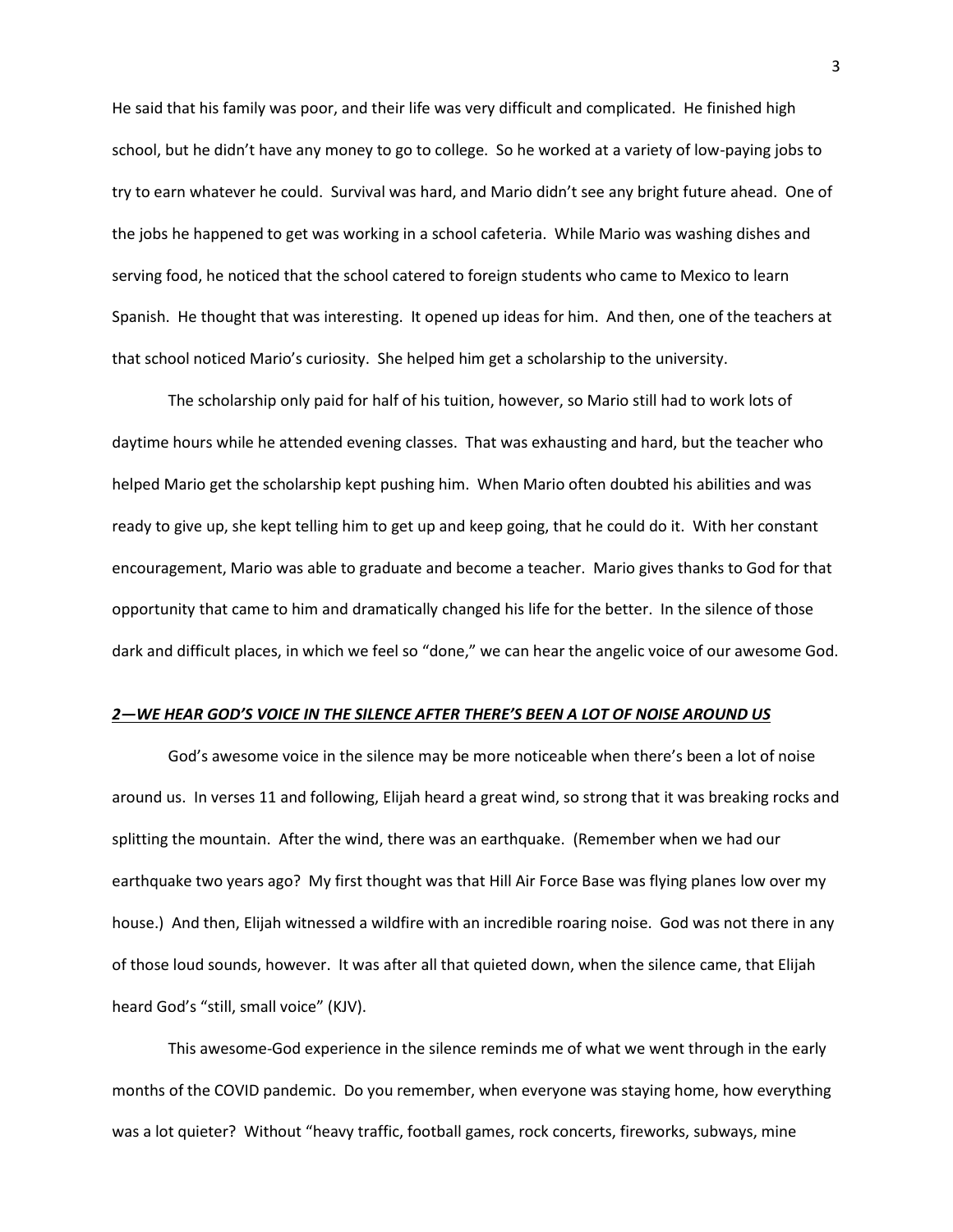explosions, rock drilling, factories, jackhammers, industrial blasts, and other activities" sending "shock waves . . . around the globe," suddenly there was enough silence to hear the birds singing. Geologists, who normally use their sensitive seismometers to measure the rumbles of the earth, perceived that human-caused noise dropped 50% during those first months of the lockdown.<sup>2</sup> In many places, it was possible to hear the sound of silence.

I know, for most of us, we probably thought that was the sound of the COVID curse, rather than the sound of an awesome God's voice. But even in times of siege and sickness, God calls to us from the silence. Our awesome God is calling us to step out of our caves, to stop feeling afraid and sorry for ourselves, and to get back into life.

# *3—WE HEAR GOD'S VOICE IN THE SILENCE WHEN THERE ARE OTHERS TO HELP US*

Of course, God isn't calling us to step out prematurely or without some help. God's message to Elijah from the silence included some very important data. Elijah's assertion in verses 10 and 14 was wrong. He was not left all alone in his cause. That was misinformation that God wanted to clear up and set straight. So, in verse 18, God told Elijah about the 7000 Israelites who had not bowed down to Baal. God also instructed Elijah to anoint some new leaders. With Hazael as king over Aram and Jehu as king over Israel, the situation could improve. And God told Elijah (with a j) to anoint Elisha (with an s-h) as a prophet in his place. Elisha would be Elijah's apprentice and helper. Elisha would learn from the older man and then carry on his important work.

It's natural that we sometimes feel alone and burdened by responsibilities. In the silent caves of our own minds, we often exaggerate our individual role and feel the weight of the world on our shoulders. But God reminds us that we have a lot of friends and helpers who are on our side, working for the same good causes, serving God just like us. In the silence of our worries and struggles, our awesome God tells us about others who are ready to assist and help.